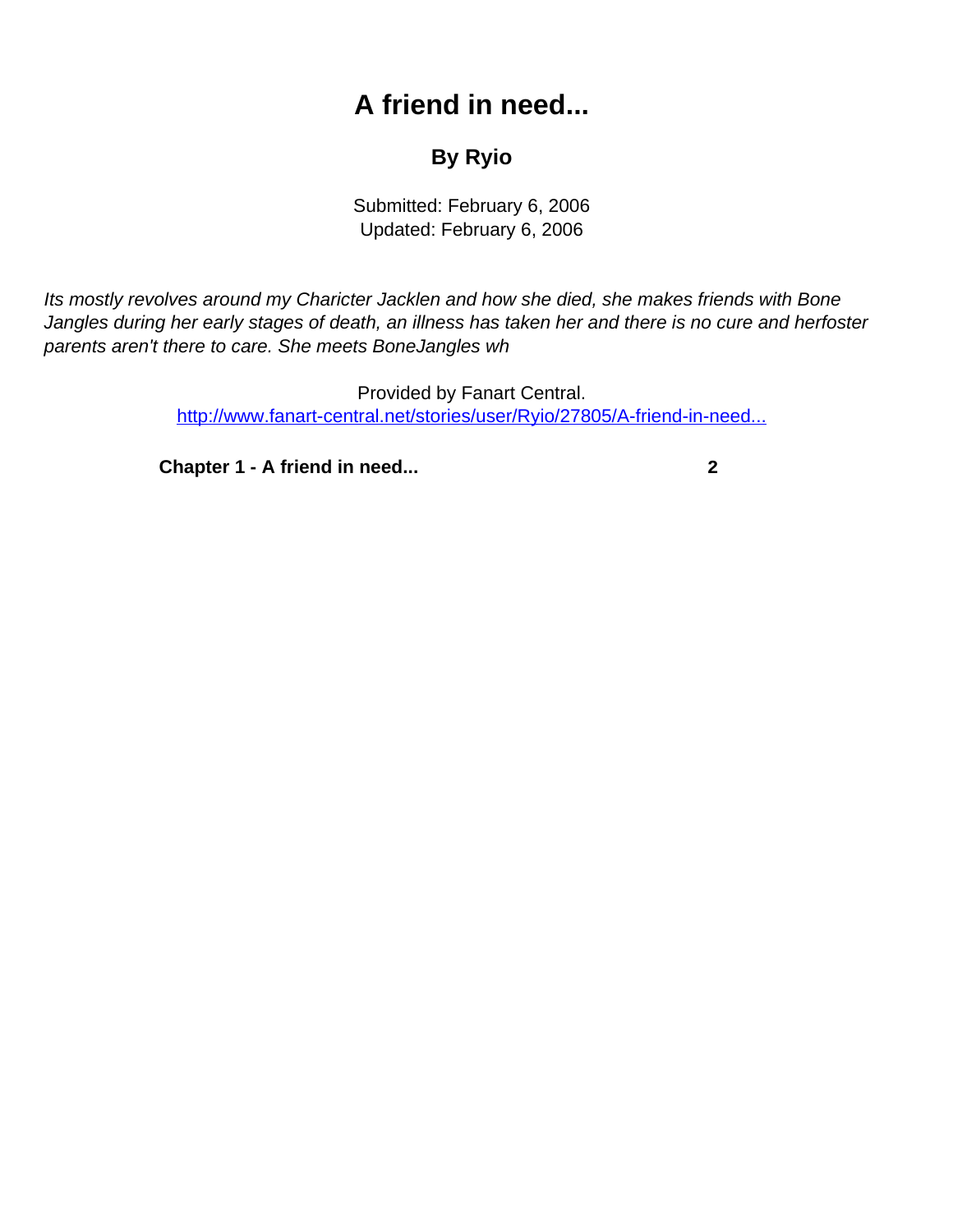## **1 - A friend in need...**

<span id="page-1-0"></span>Jacklen sat at the desk in her room, it was there when the last couple had moved out and she had clamed this room as her own when her and her foster parents had moved in. She looked out the window in front of it and looked up at the moon and stars.

Bright tonight. Very bright.

(Victor van dort sat at his desk as he sketched out a blue butterfly he'd captured, then let it free into the morning sun with a smile on his face.)

Jacklen couldn't sleep that night, she wasn't feeling very well and was a bit dizzy when she layed down. The chair she was sitting in was too tall for her and it made her feet dangle a ways up from the floor, out of boardem she started to kick them rythemeticly her skirts to her fancy dress flying about as she did so.

Even though she was 12 she acted so much younger. It angered her foster mother but she couldn't help it, not anymore anyway, the more they told her to stop something, the more she would do it, she was a trubble maker like that.

Her real mother and father never really minded much and let her play all the time. But they were gone now.

That thought made Jacklen stop kicking her feet and frown.

Standing on the chair she reached over and opened the window and looked down. A carrage rode by.

(Victor looked out his window and saw his mother and fathers carrage pull up, he frowned, today was his wedding rehersal, the timid young man became even more timid at the thought.)

Jacklen frowned, she was hardly ever able to go outside anymore, or go anywhere, it was as if her foster parents were not only ashamed to have her in her sight but also ashamed to have people see her in public with them. She sighed and shut the window then walked over to her bed. She'd try harder to sleep this time.

~~~

It was morning now and Jacklen didn't sleep a wink. She felt even more sick and tierd then last night, with a groan she stood and sliped on her boots still wearing the facy dress she put on last night and walked down stairs. She was late for breakfast again.

Jacklen stumbled into the dineing room.

"WHERE WERE YOU?!" Her foster mother shreaked from across the table. Jacklen looked up looking more pathetic and horrable then she felt.

"Up stairs....its cold in here, may i sit by the fire? I'm not hungery eather."

This shocked her foster parents greatly.

"What are you takeing about girl?! Its the middle of summer! We don't have the fire going!" Her foster mother said.

"Oh..." Jacklen shivered. "A blanket then? I'm really cold..."

"Come here child." Her foster father ordered. Jacklen shivered again but for a diffrent reasion. Her real father was so gentle when he spoke, but her foster father hardly ever spoke to her, and when he did he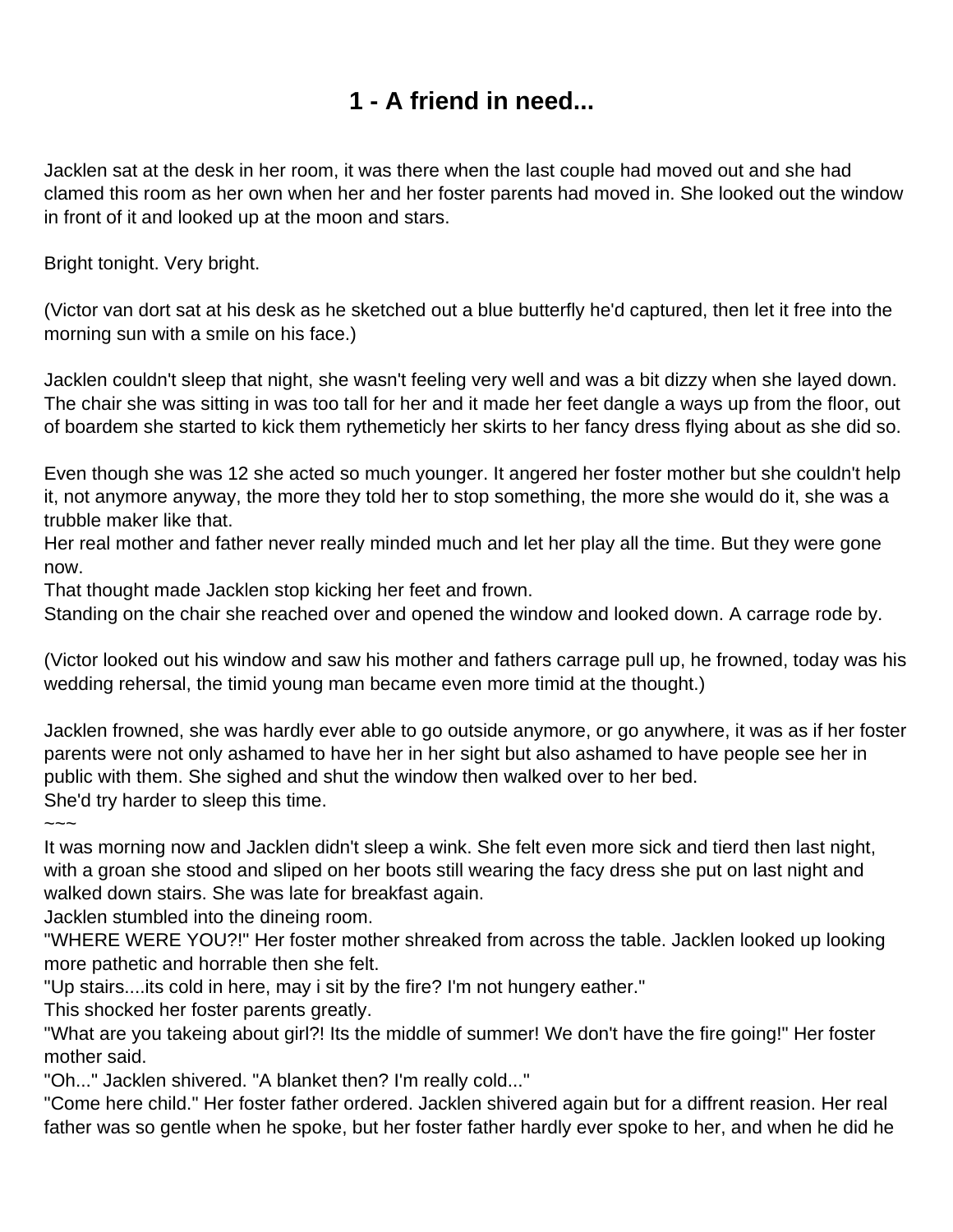was as cold as ice. But she obayed and stepped forward.

Her fathers cold hand came in contacted with her warm feaverish skin, just the feeling made her break into a cold sweat.

"What is it John?" Her foster mother asked.

"It seems she's caught a cold Melena." John said in his icy voice.

"Is that all? Nothing a little rest and chicken soup won't fix then you'll be back to your regualer stupied self."

Jacklen closed her eyes.

Sleep sounded good, luckly, she was dismissed.

 $\sim\sim\sim$ 

A day, two days, finally a week and Jacklen showed no signs of getting better, occasonally she would find the strangth to get up and walk around, today was one of those days, she walked out of her room and into the foyer at sat in a large arm chair looking out the window.

A beautiful sunny day outside. Outside. An idea popped into the child's mind. Her foster parents were out finding a doctor and would not be home for awhile. She smiled for the first time in days.

Gathering up what little energy she had left she got out of the chair and walked slowly to the door and, with some difficulty, opened the front door.

The streets were empty that day, it seemed everyone was off to church at this hour, Jacklen smiled. She wanted to run, skip, dance, anything! It's been a long time sence she's been outside, she felt a bit better then before, then inhaled a breath of freash air.

She soon found her self on the bridge on the edge of town, with a smile she looked down into the water and saw her reflection.

(Victor looked at the flower in his hand and sighed, the rehersal was a disaster just like the news annoucer said. He felt horrable as he walked off his eyes downcast.)

Playfully she looked down in the water and waved.

"Hello water me! How's the day been for you so far?" She giggled.

"I bet your feeling much better then i am, i've been sick for a whole week! Do you think that thats a new record?"

Jacklen smiled at her refection who only smiled back. Jacklen giggled again.

"I think so to!"

She sighed as she rested her head in her hands.

"What a pretty day, don't you think water me?" She looked back down at her refelction only to see someone else standing behind her, at first she thought it was only her imagination, she rubbed her eyes and looked again.

Still there.

The other figure smiled.

"A beautiful day little doll." he spoke in a gruff voice. Jacklen jumped and spun around.

A skeleton! A walking skeleton was standing right there behind her. Jacklen remebered, when her father and mother would stay up at night reading books together when they thought she was asleep, she remebered one about a skeleton that hurt people.

This frightened her and she backed away.

"Whoa, take it easy there little doll." He said placeing a bone hand on her shoulder.

"I ain't gonna hurt ya."

Jacklen took a deep breath and looked him over again, he had one eye, and a bowler hat, but besides that he looked like a regular skeleton you see in pictures in science classes.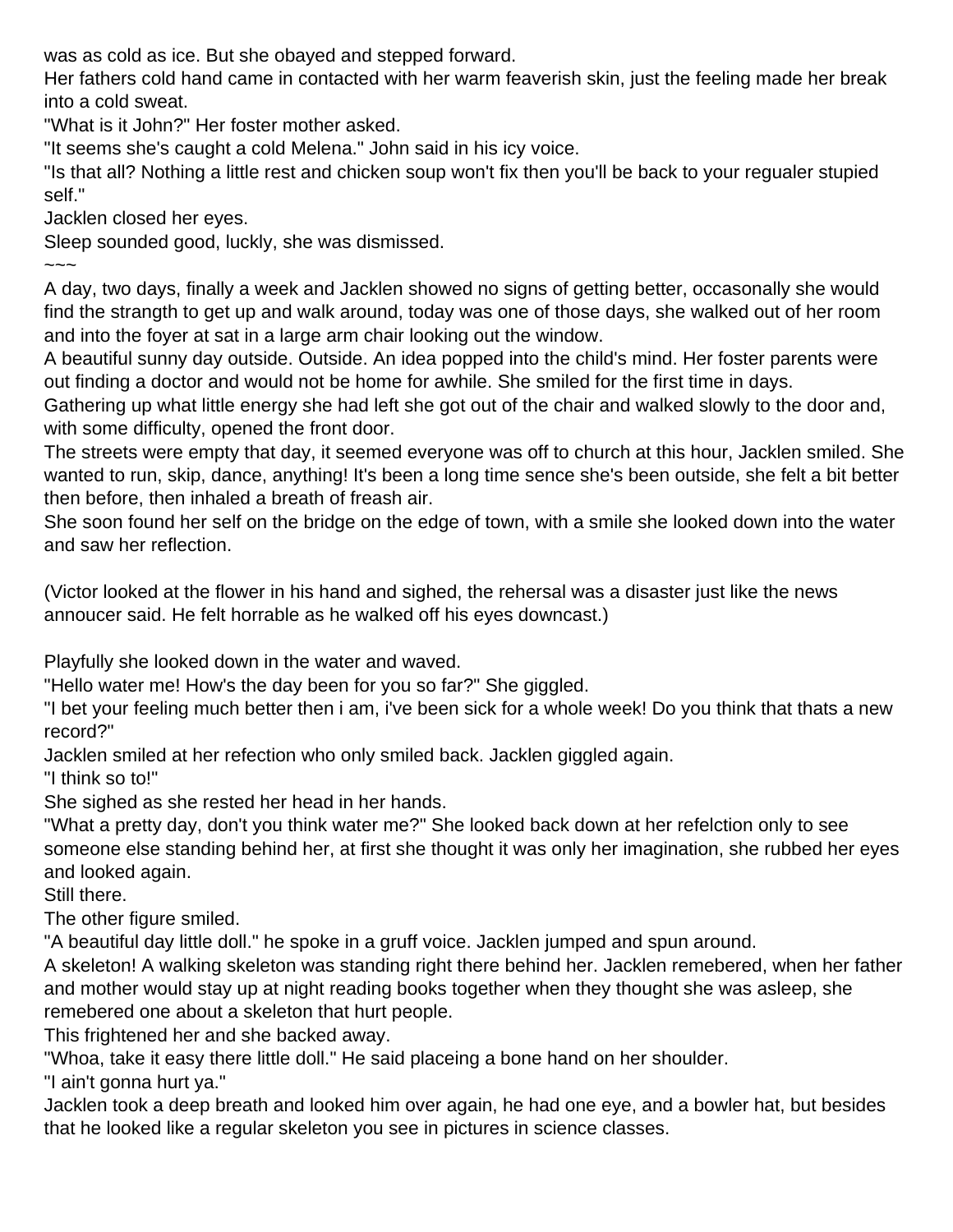But this defanatly wasn't ordanary.

"...Who...who are..you?" Jacklen studdered.

"Name's BoneJangles Little doll," He said with a tip of his hat. "whats yurs?"

Jacklen blinked. He didn't seem as bad as the story books say. Jacklen cursyed.

"Jacklen Skellington."

BoneJangles thought for a moment.

"Thats a fine pretty name you got there Jacklen, but you don't mind me callin' ya "little doll" do ya?" Jacklen smiled and shook her head.

"If you want, i like it."

BoneJangles seemed to smile.

"And you can call me BJ."

"Ok, BJ..." Jacklen looked him over again. "Um, did you need something?"

"Yeah i was lookin' for Victor and Victoria Van Dort, then i remebered not a few minutes ago they had moved.

"The Van Dorts? I live where they used to, he and his wife left a few months back."

"Darn, wish i hadn' forgotten ta tell them then.

Jacklen blinked and frowned.

"I'm sorry...But the Everglots are still here, maybe they'll come back to visit sometime."

"Yeah maybe."

He sounded a little put out about what he'd forgotten to tell them.

"Maybe you could tell me and i could tell them when they get back?" She offered.

BJ looked at her his smile reappearing again.

"Would you really little doll? That'd be great!"

She nodded with a smile.

"Well, if ya can remeber, tell them BoneJangles said that they're always welcome back ta party when ever they feel like it."

Jacklen said it out loud to herself and smiled.

"I'll remeber!"

Jacklen's eyes suddanly shot open and she started to cough vilolantly.

BJ shot out of his loungeing position on the bridge and rushed to her side.

"Whoa, whoa, are ya ok little doll? Whats wrong?"

Jacklen finally stopped and cought her breath.

"...Sorry, i've been sick this past week, i haven't been feeling any better...i think i'm getting worse." BJ frowned and looked a bit worried.

"Where's your mum and Daddy?" he asked looking around.

"Dead." Jacklen said simply before coughing again, not as vilolantly as before.

BJ blinked his one eye before looking down at her.

"I'm sorry...who do ya live with?"

"Foster parents...they left hours ago and haven't come back yet..."

BJ looked at her again this time outraged.

"Little doll how old are ya?!"

"Twelve."

Now he looked angry.

"Why in the world of the liveing would they leave you on your own in this condition?!"

Jacklen looked up at him.

"They don't like me."

BJ seemed at a loss for words at that statement.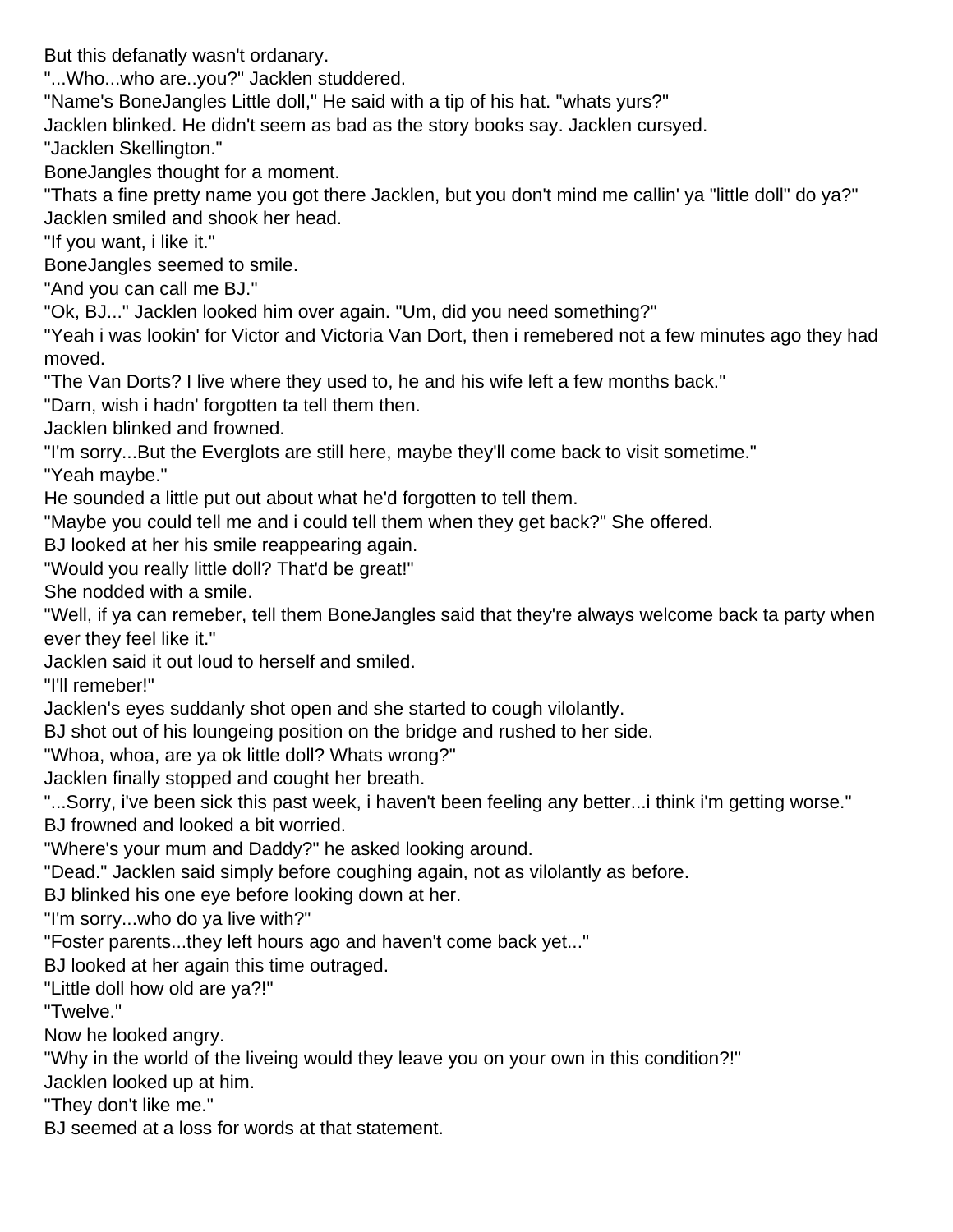"...Come with me little doll, i have a friend who probbly has a good idea that can help ya."

BJ took her by the hand but Jacklen didn't move.

"I donno if i can trust you..." she said softly.

BJ kneeled down to her level.

"Little doll, have ya had any friends at all?" He asked.

Jacklen shook her head, stopped then nodded.

"Daddy was."

"...Little doll, i'm gonna be yur friend now...i want to help ya."

Jacklen blinked as she thought about his offer.

"Ok..."

Jacklen took his hand as BJ led the way into the woods on the other side of the bridge. It seemed to grow dark, but it was only the trees.

(Victor walked into the woods reciteing his vows. It seemed to take forever but he had finally gotten it right, but he'd made a mistake, a tarrable mistake, and a woman emerged from the ground.)

BoneJangles and Jacklen were now in what was a small graveyard. Jacklen clutched BJ's hand a bit tighter and hled close to him. Something about the graveyard scared her, but then she thought it was a bit silly seeing as how she was standing with a walking skeleton.

BJ pulled her out of her thoughts.

"Down here Little Doll." He said pointing at a hole in front of a headstone that was blank.

"...Whats in there BoneJangles?"

"Ya can call me BJ, and this leads to where i live. Don't worry, theres nothing to be scared of." Jacklen closed her eyes and thought. She was sick, so if he was lieing and something killed her at least she'd be out of her misery. Her parents are dead so noone would miss her. Her foster parents could care less. She opened her eyes again.

"Ok..."

Jacklen took his hand and they both went down with a fast slip.

 $\sim\sim\sim$ 

When Jacklen opened her eyes again she found herself in a sort of morbid city, oddly shaped buildings, dark skies and dead walking around everywhere.

(When Victor had opened his eyes he saw the woman from earlier and many other strange people, music played in the background and many people were laughing, but this didn't keep him from being scared.)

Jacklen shivered. BJ put a comforting arm on her shoulder.

"Are ya alright?"

"...Yes." she said with a little squeak her head resting on his ribcage.

BJ took her hand again and led her tword a building labled "The ball and Socket pub."

"...Am i too young to be here BJ?"

"Hm? Naw, its for everybody, there's food and danceing and partys...it's fun."

Jacklen looked up at BJ.

"I've never been to a party before, what are those like?"

BJ looked down at her.

"Well, they can be rowdy sometimes if noone is careful, but the most we have are just the fun ones with lots of music."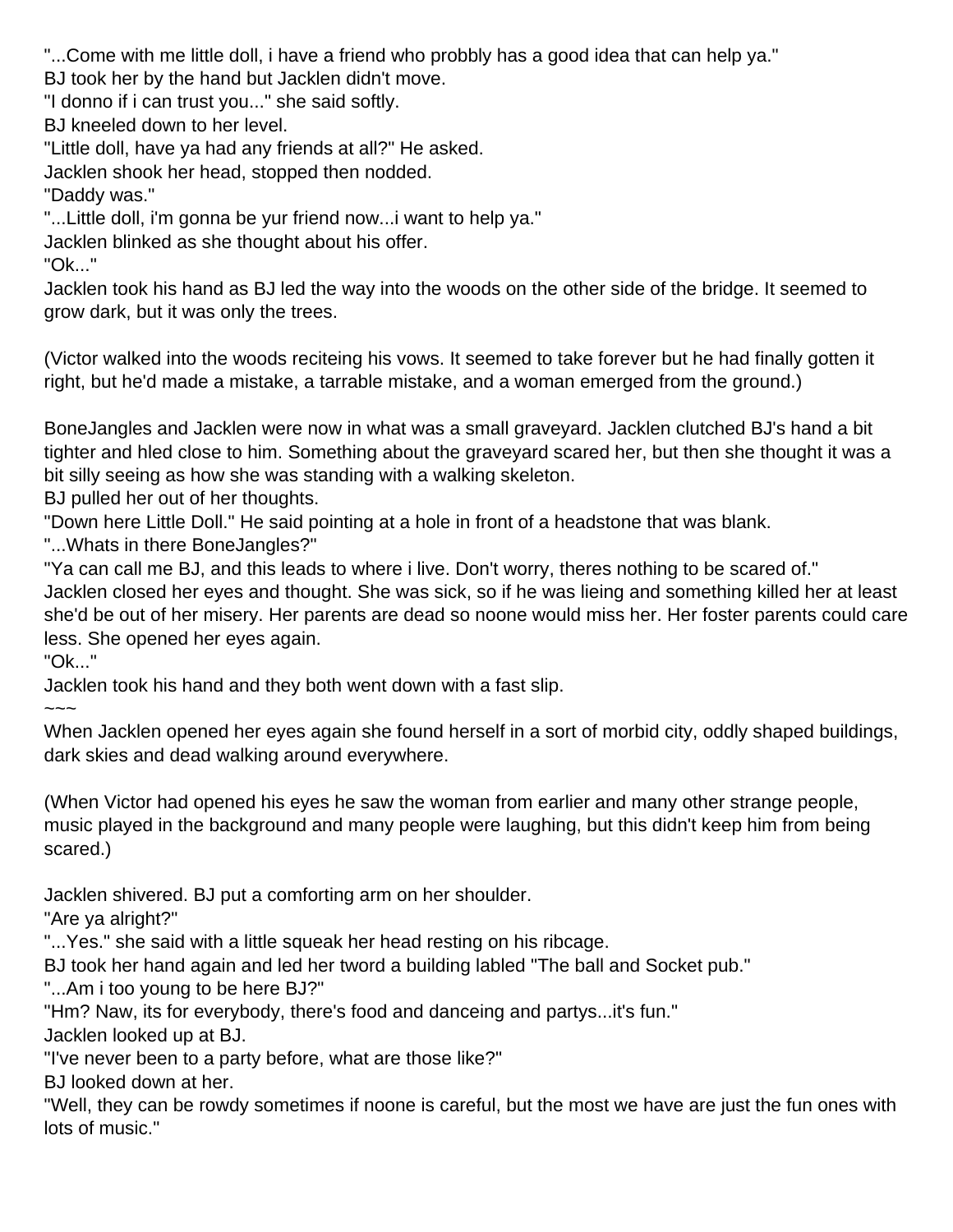Jacklen thoguht then nodded.

"I like music, music sounds like a good idea."

BJ laughed and lead her inside.

 $\sim\sim\sim$ 

"Another live one?" someone asked in the bar.

"Is she related to Victor?" another asked.

"She's about my age!" A child skeleton said suddanly.

"A child can you beleve it?!" another exlamed.

Jacklen looked around wide eyed. Dead people, large and small, yet none of them seemed to want to hurt her, they were only courius. Jacklen held on to BJ as each and everyone tried to get a better look at her.

"Out of the way!" a voice yelled knocking people aside. A stout fat woman stood there giveing BJ a skeptikal look.

"I thought you were just going to give Victor the message then comeback, you were gone for and hour BJ an HOUR!"

"Sorry Plum babe, but see Little Doll here is sick and her Foster parents arn't taken no care of her." Plum looked at Jacklen and her look softened.

"What's your name sweet heart?" She asked.

"J-Jacklen...Skellington..." Jacklen attempted a curtsy still hanging on to BJ and hideing behind him at the same time. Plum looked her over then sat down on a chair near by.

"Come over here and tell auntie Plum whats the matter..."

Jacklen's eyes widened.

"Oh i couldn't lay my problems on you all!"

Bj chuckled and patted her head while Plum smiled.

"Its alright, we want to help you ok?"

Jacklen walked over to Plum a little and slowly let BJ's hand go. Plum put a hand that still had skin on it to Jacklens forhead. Jacklen shivered at the touch and yet it was much more gentle and careing then her foster father.

"Mm, your burning up Child. How long have you been like this?"

"A week now."

"Do you hurt anywhere?"

"All over!"

Most of the people in the pub started murmering then the murmur turned into an out burst.

"Is it the flu?!"

"I have an idea for a cure!"

"Let me help the poor darling!"

"Turn her this way and let me see her I can probbly tell!"

Plum sighed as BJ tried shooshing them.

"Quit!!" Plum shouted makeing Jacklen flinch. The pub went silent again.

Plum put a hand on Jacklen's shoulder.

"Sorry dearie, everyone here is worried about you now. Lets see, when was the last time you ate?"

"Um..." Jacklen stopped to think makeing the pub go into an outburst again.

"Give her food!"

"Don't make her pay!"

"Feed her! Feed her!!"

Plum silenced them all again.

"Now my dear, We're going to have to give you something to eat, even if you don't feel hungry, that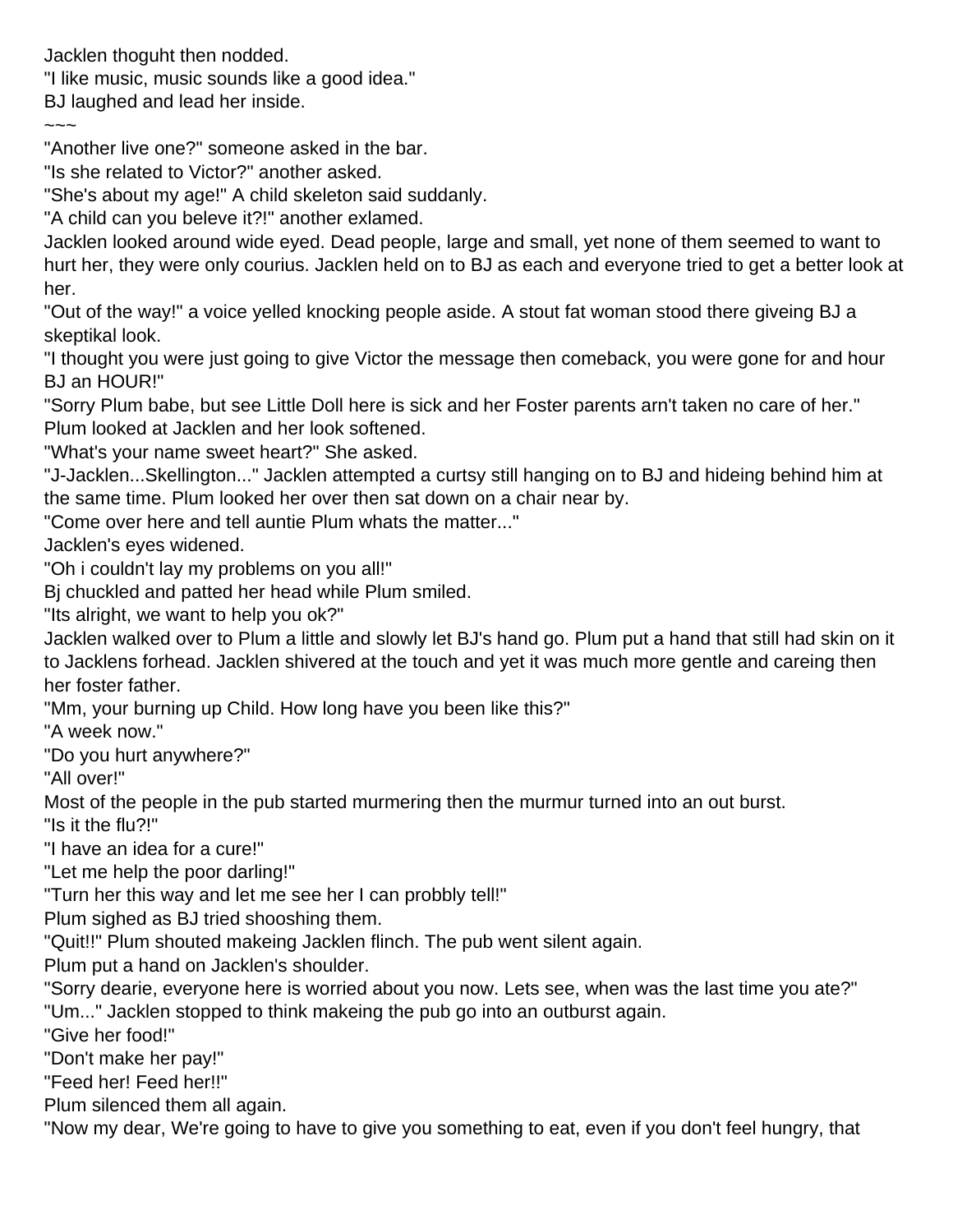illness is trying to trick you."

"Mommy said that to before she died, that was the last time i was sick."

BJ watched the sceane carry out, at Jacklen's words some people made little "aww"s and some even looked at the child with pity.

"Ok Plum."

"You can call me auntie, i don't want you feeling like a stranger here."

"Ok Auntie."

Plum stood and walked to get Jacklen some food, she stopped and turned to BJ, you and your boys better get to play'n that music."

BJ's eye widened.

"Right!"

He took off makeing Jacklen feel a bit lonely and lost. She sat down on the chair Plum was in not just a few minutes ago and looked around.

After awhile a song started on stage makeing Jacklen turn and look. BJ was standing up on stage with a few other skeletons and they were all playing insterments.

Couriosity getting the better of her she walked over to get a better look, sitting in a chair nearer the stage.

The music was diffrent from what she was used to, she looked around to see many diffrent couples danceing to the music. She smiled. Her mother and father used to dance to music like that.

She tapped her fingers in time with the music too afriad to stand and dance like the others.

BJ snapped his fingers in time with the music catching Jacklen's attention. His eye was right on her giveing her and incurageing look.

Jacklen wasn't scared of this world anymore, in fact she felt right at home here somehow. She felt welcomed.

~~~

Jacklen looked at the soup Plum had given her. It looked like chicken soup with diffrent ingreadiants. "I made it out of the same stuff you liveing people make it out of just with a bit more. You look starved." Jacklen thanked her and ate it slowly at first but then she realized how hungry she really was and gobbled it all up.

BJ and his Bone boys, as she had recently learned the name from Plum, were playing relaxing music that was still that strange diffrent sound she'd never heard before.

She was starting to like it a lot. BJ caught her listening to their music and walked over and took her hand. She looked surprised.

"Wanna go up on stage wit us?" He asked.

The bone boys all smiled at her. Jacklen smiled back and let BJ lead her up on the stage, the boys started another song and BJ lead her in a dance. After awhile he started singing along to the slow yet up beat melody.

"Give me a listen...ya corpses of cheer....at least those of you..who still got an ear, i'll tell ya story...make a skeleton cry, of our own...jubalicusly lovely corpse bride."

(Victor looked around as everyone started to sing in the bar. "Die Die we all pass away, but we don't frown cuz it's really ok, ya might try and hide and ya might try and pray but we all end up to the remains of the day!" Victor attempted to leave but they wouldn't let him, oh boy...this was getting crazy now.)

BJ dipped Jacklen and slowly spun her back into place so as to not make her dizzy. It didn't help, even walking made her dizzy but she didn't care, this was the most fin she'd had in her whole life! But all good things must come to an end...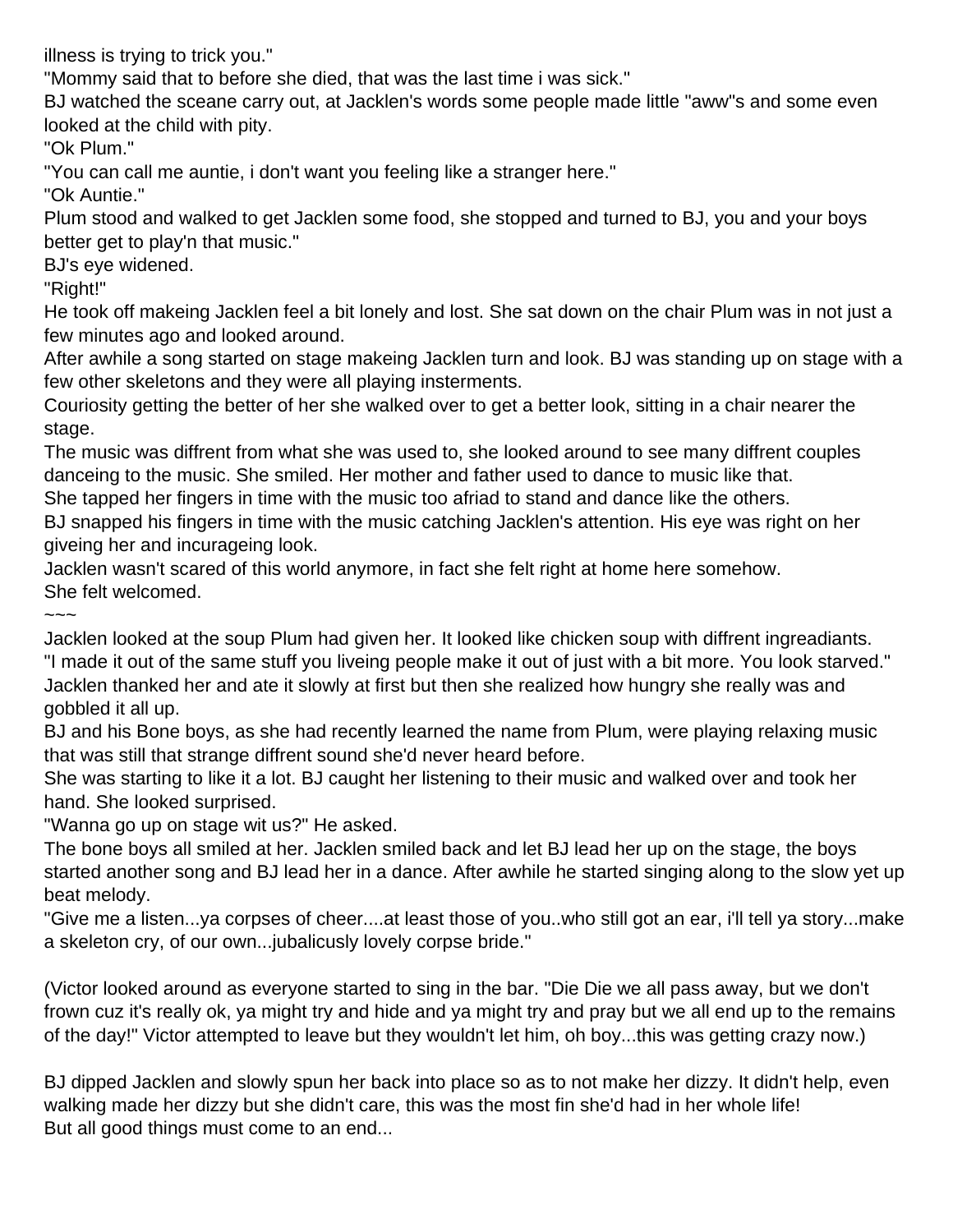BJ opened the door to Jacklen's home and looked around. Empty. This fact made him fume.

(Victor looked to Victoria, "I seem to be married, but you must now it's all by mistake.")

"Ok Little Doll, wheres yur room at?" has asked after calming down from the fact noone was there. "Top Floor."

"...lemmie carry ya."

~~~

BJ did just that and opened the door Jacklen was already half doseing in his arms, when the door opened with a loud click she snapped awake.

"Oh Jeeze, sorry Little Doll, didn' mean ta wake ya."

"Oh thats alright...daddy always did the same thing when he carried me up too."

BJ looked down at her then walked over and layed her on the bed. While Jacklen went to throw off her boots he looked around the room.

"Nice room ya got here little doll." He said reaching over and shutting the window.

"Yeah, i like it too, Victor said it was his before he moved out."

"Oh so this was his room huh?"

"Uh huh, they got new furniture and stuff so he left his old ones here, he just took his sketch books, books and pictures."

"I see."

Jacklen snuggled under the covers and yawned. BJ patted her on the head.

"See ya tommora?"

"If i can sneek out again."

"...They don't let you outside?"

"They don't want to be seen with a misbehaved child like me."

BJ looked at the door as if her foster parents were to walk in at any moment, his expression angry, then his face softened and he looked to her again.

"Well, don' you worry, i'm here for ya."

Jacklen's eyes were starting to slide closed but she smiled at him.

"BJ?"

"Yeah?"

"...I like the way you talk, its diffrent..."

BJ couldn't help but laugh at that one.

"Goodnight Little Doll." he said standing.

"Goodnight BJ, thanks for being my friend."

"I'll always be yur friend."

"Thats good...it was starting to get lonely in here...even if all this was a dream somehow, i will tell Victor what you said, i love you, Please tell auntie Plum i said so too, and the bone boys."

BJ froze at the last part and he took off his hat.

"I-I will Little Doll, i will..."

Jacklen fell asleep compleately her light breathing filling the now silent room. BJ placed his hat back on his head and turned to the door.

"...but first things first." He said to himself his voice filling with anger.

 $\sim\sim\sim$ 

John and Melena came in at Midnight that night both carring bags of clothes and jewels and such, smileing and laughing together.

BJ looked disusted and horrified.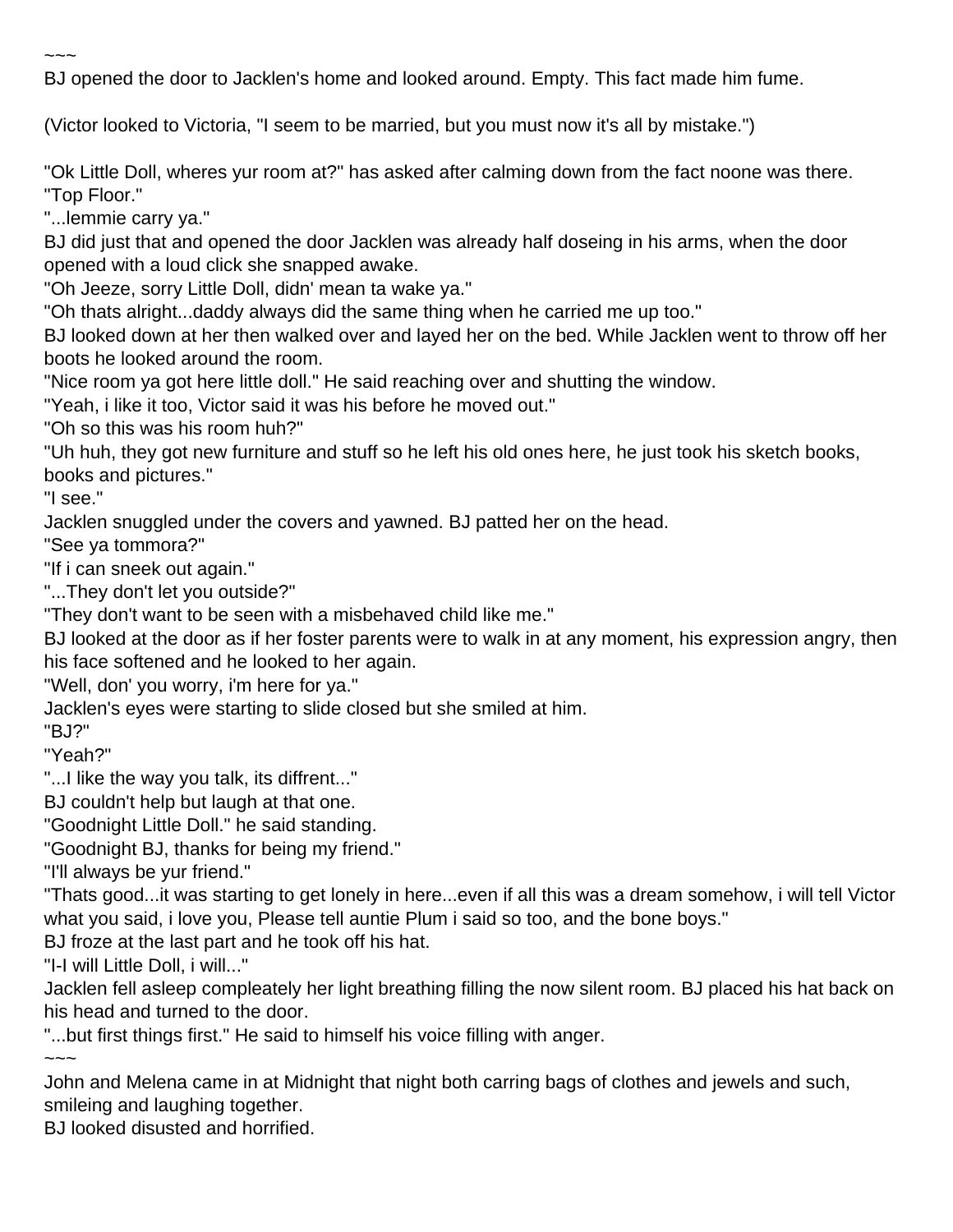'They went out and ignored Little Doll all day for trinkits?!'

That was it, BJ snapped.

BJ made an "Ahem" sound and John and Melena stopped short and looked at him, they're smiles turning to horrified looks.

"Sit and i won' hurt ya's." He said forcefully. The two reluctatly did so. BJ sat across from them in the arm chair Jacklen was sitting in hours ago, he had one leg crossed over the other, his arms over his chest and his one eye glareing at the other two.

He was not happy.

"I ain't too pleased with what ya'll did ta Jacklen." He said starting it all off.

Melena look over at John who was looking right at BJ.

"And what is it we have done to her?" He asked.

"Ya left her here by her self so you two could go off and buy little trinkits for yur selfs! How dense are ya?!"

Melena spoke up now.

"Now, she knew we were going out, we've planed this for we-

BJ cut her off.

"Not what she told me, and i beleve Jacklen so i think your liein'."

"We did tell her we were going to find a doctor." Melena said.

"LIES!"

Melena and John jumped. BJ then remebered Jacklen was asleep so he tried to surpress his rage.

"Lies, you left her all alone, she don' know how to cook at that age, she don' know what medicen she's soppose' ta take! Ya think all this can come ta a kid over night?!"

Both were at a loss for words.

"I met the kid on the bridgeon the edge of town talkin' to her reflection in the water, when was the last time you let her out to talk to kids her age?!"

Melena looked at John her mouth agape.

"She was outside?!"

"That ain't what i asked!" BJ nearly screamed.

"She hasn't been out sence her parents passed away." John answered looking nervous.

"An' how long ago was that?!"

Melena answered meekly.

"About three years ago."

BJ sighed in a frustrated way and looked into the unlit fireplace.

"It's no wonder she's sick."

"She's getting better." John said matter-of-factly.

"No," BJ said glareing at him. "No she's not. She's getting worse, much worse."

"She was walking around, she looked fine!" Melena intergected.

"That was her way of telling ya she needed to go outside and breath freash air. Or are ya too afriad to be seen with her?" BJ said the last part mockingly.

The other two didn't respond.

BJ stood and tipped his hat mockingly.

"I'll be back to cheak on her, if i find so much as a bruise or no signs of eather of you takeing care of her." He ran a finger across his throat.

Melena and John gulped. BJ, satisfied, stormed over to the door, glared one last time, then left with a slam.

 $\sim$   $\sim$ 

Months passed, BJ, hadn't shown up after that night, soon it was winter and snowing again.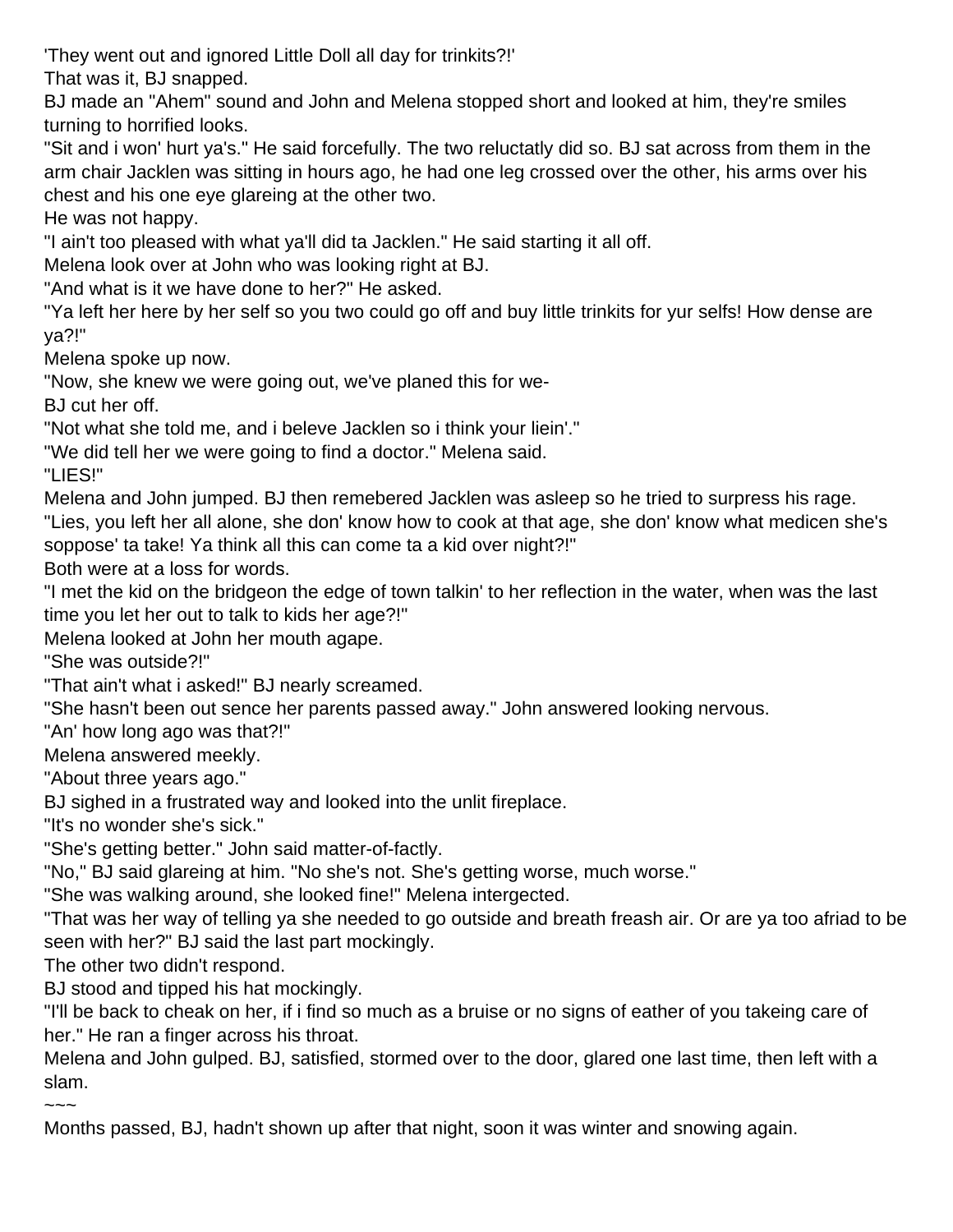(Jack looked around at the wonderful colorful world around him, facinated by it, it was all so diffrent, something he wanted. He wanted to try.)

Jacklen had indeed gotten worse and only moved around occasionally, her face was pale and there were dark rings under her eyes. December was right around the corrner and Jacklen was once again feeling lonely sitting inside her closet, her foster parents were gone once again.

"I guess BoneJangles was all just made up in my mind after all..." She said softly then coughed. She had not used her voice in so long it almost hurt. Tears stung her eyes as she started to cry.

"Fake or not i want him to come back..." she started to sob. "I want...mommy...and daddy back...too.." 'But you can't always get what you want' A voice in her mind tolds her.

Jacklen sniffed. What was the use in crying? She turned Thirteen on Octorbor 31, it was time she grew up. She coughed again.

What she wouldn't give for a break from this illness. There was a knock at the door downstairs. Jacklen nearly jumped out of her skin. The knock sounded again.

With a groan Jacklen lifted her self up and trugged downstairs. Thwe knocking came once more. "I'm comming!" she said as loud as she could, whitch was only a soft indoor voice. Jacklen made it to the door and tugged. It wouldn't budge, she tugged again, it opened a little. with one final yank the door opened and she looked outside.

Her eyes widened.

'BJ!' she thought but it wouldn't come out. Only a small smile.

'BJ!'

"Little Doll? Are you alright? Hey, sorry about maken' ya wait, it was crazy down there...Little Doll...?" 'BJ! He is real!...BJ..'

"..B...B..."

"Little Doll?" his voice sounded frantic.

"B..J..."

Jacklens eyes slid shut and she fellt forward. BJ caught her in his long boney arms.

"Little Doll! Jacklen!! HEY!!"

BJ picked her up and carried her off too the woods once more and down the hole.

 $\sim\sim\sim$ 

BJ ran into the pub.

"PLUM!"

Plum looked up from the cup she was cleaning.

"Whats the matter?"

"Little Doll, she's...she's not dead but..she's...i donno! Help!"

Plum walked over and looked her over.

"Oh the poor darling. We better get her to bed..."

BJ looked down at Jacklen and frowned.

"Wake up soon Little Doll."

 $\sim\sim\sim$ 

Jacklen did wake up, at first she was startled but when she relized where she was she smiled. Plum was cooking in a pot nearby while she layed in a little warm bed in the far corrner.

BJ sat at the table in the middle of the room his hands over his face.

"I shoulda gone back earlier Plum..."

"It's not your fault BJ, we've all been busy, if it makes you feel better i feel guilty as well."

"..." Jacklen opened her mouth to speak but nothing came out. She tryed again. Was that a squeak? It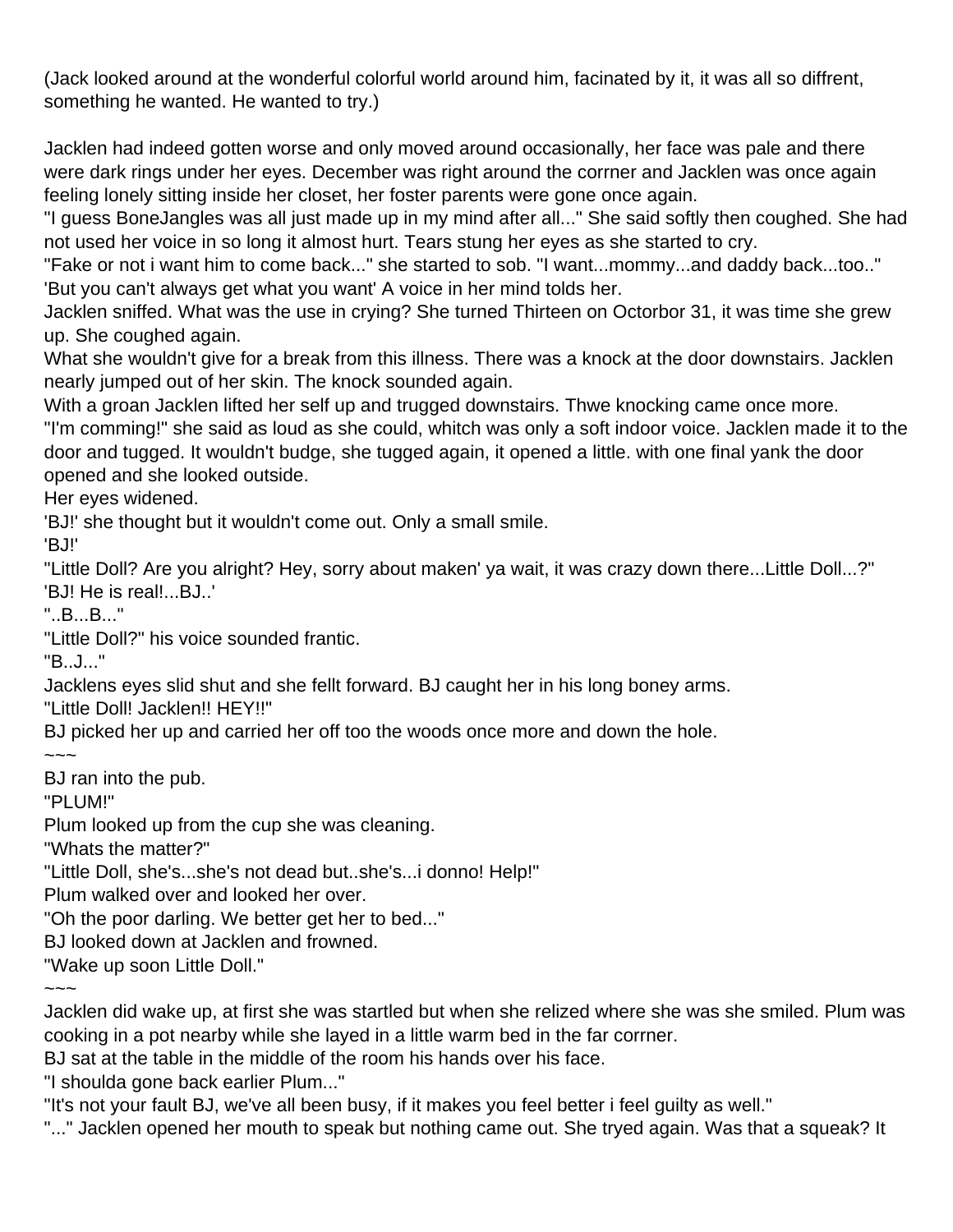didn't even spark anyones attention.

Jacklen breathed in.

"...Be-ee...J-Jaayy..." she almosted cried at how weak she'd gotten. BJ on the other hand spun around quickly, apon seeing her awake he rushed over and hugged her.

"Little Doll! I'm sorry, really i am, i shoulda come back sooner.."

"...ss...not...yo..or..fau..lt." Jacklen said with difficulty as she layed her head on his ribcage.

"Plum whats wrong with her?" BJ asked. "Why hasn' she gotten any better?"

"Plum shook her head, she's gotten worse and worse, no doctor to look at her from what you told me, her emotions are probbly building up, and i bet those horrable people keep leaveing." Plum said putting her hands on her hips.

"...What does that mean?" BJ asked somewhat dumbly.

"....BJ...I think she's going to die soon..."

Jacklen's eyes widened as did BJ's. The three sat in silence for a bit longer when Jacklen started to speak.

"....don't want...to die..." she wispered.

"What'd ya say little doll?"

"...I...don't want...to..die..."

BJ looked at Plum at a loss for words. Plum walked up and pulled Jacklen too her. Jacklen half expected her to smell bad for being dead but it was quite the opposite, she must be wearing perfume.

"No one wants to die sweetheart..." Plum said softly.

"...My Daddy.....and....mommy....died..."

"Yes we know." Plum said strokeing her hair.

Jacklen took a deep breath.

"Daddy died at....a costume ball....a chandalier...came down from the...ceiling..." Jacklen paused to take another breath. "...Mommy, was killed...by a bad per...son..." she breathed again. ".....People said....she...got all...chopped up..."

Plum and BJ looked at eachother horrified. Neather sounded like accedents. BJ put his hand on her shoulder.

"...Your not gonna get squished or chopped, or nuthin'..."

"...Gonna...die...in my....sleep?"

Plum stroked her hair again comfortingly.

"Perhaps darling..."

"...I...want...to live till....christmas..."

(Jack appeared on stage though a door. "Listen everyone! I want to tell you about, christmas town!" There were murrmurs about the crowd as a light shone on their king, they were all ears.)

"Christmas ain't very far off Little doll...just a few days."

Jacklen sat up.

"...May i try and walk...?"

BJ held out his hand.

"Sure, walk with me out to the pub, we can see the bone boys."

 $\sim$ ~~

Jacklen spent three days in the land of the dead with her friends, celebrating every little thing to celebrate with them. Every night was a great party, every morning was a get together. Though she would often doze off in the mornings when the bone boys would play softly. BJ would always be there when she woke up.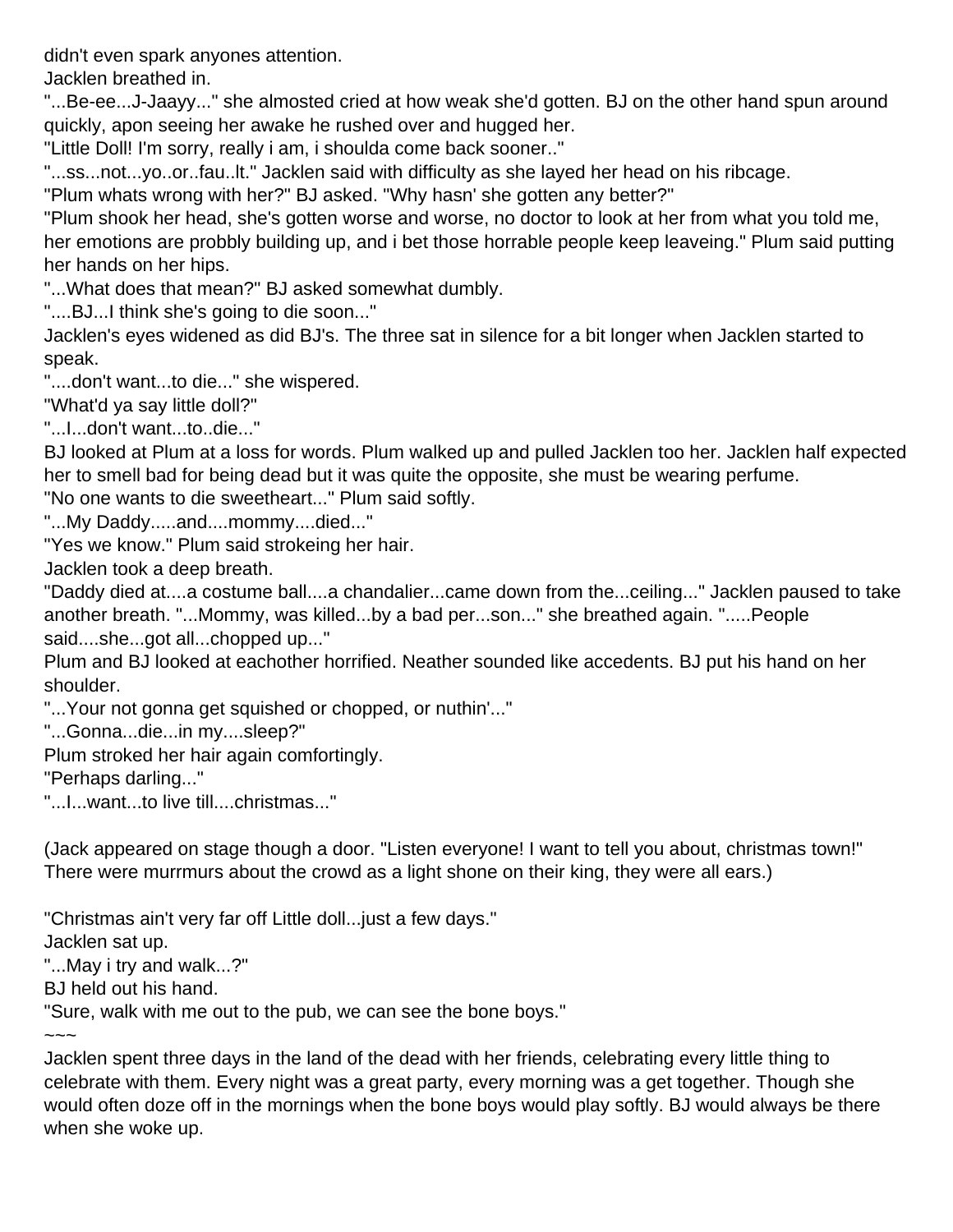Then finally it was christmas eve.

Everyone in the pub started to decorate. BJ left and came back with an old dead tree, he proped it up in the corrner and everyone else went to get the decorations.

Plum handed Jacklen a small box full of decorations.

"Go on then darling."

BJ signaled Jacklen.

"Bring them trinkits over here!"

Jacklen stumbled over and dropped to her knees and opened the box.

"They're pretty!"

BJ smiled as the two started decorating together. Tinsal, oradaments, even a star BJ let her put on the top.

"How about that?"

Jacklen nodded and walked to the Piano.

(Emily sat and played the piano, Victor joined her, "You dropped this." He said holding out her flowers. she said nothing and kept playing. Victor sighed and played with her, soon they were playing a happy duet. "Parden my inthusiasem." "I like your inthusiasem.")

BJ watched as she hit a key. It made a soft ding. Jacklen hummed the note back perfectly. BJ watched curiusly.

She hit another note, higher. She hummed back perfectly.

"Hey, Little Doll..." BJ said suddanly.

Jacklen looked up.

"?"

"Can you sing a song for me?"

Jacklen smiled.

"I can try..."

BJ sat next to her. she took a bearth and sang.

"Many, many, years ago, in a kingdom by the sea, a poor lad loved a high born maid beautiful AnnabelLee."

BJ watched and listened wide eyeed.

When she finished he clapped.

"Wonderful! I didn't know you had it in ya!"

"You never asked..."

"You should sing with me an' the bone boys when you....er...sorry..."

Jacklen nodded and closed her eyes and leaned aganst him.

"Little Doll?"

"Tierd..."

BJ's eye widened and he picked her up.

"Time to go back to the land of the liveing..."

 $\sim\sim\sim$ 

When BoneJacgles opened the door Jacklens foster parents were there sitting at the fire.

"You!" Melena explamed when she saw him.

BJ glared and carried Jacklen upstairs and into her room, he layed her down.

Jacklen opened her eyes and looked at him.

"BJ?"

"Yeah?"